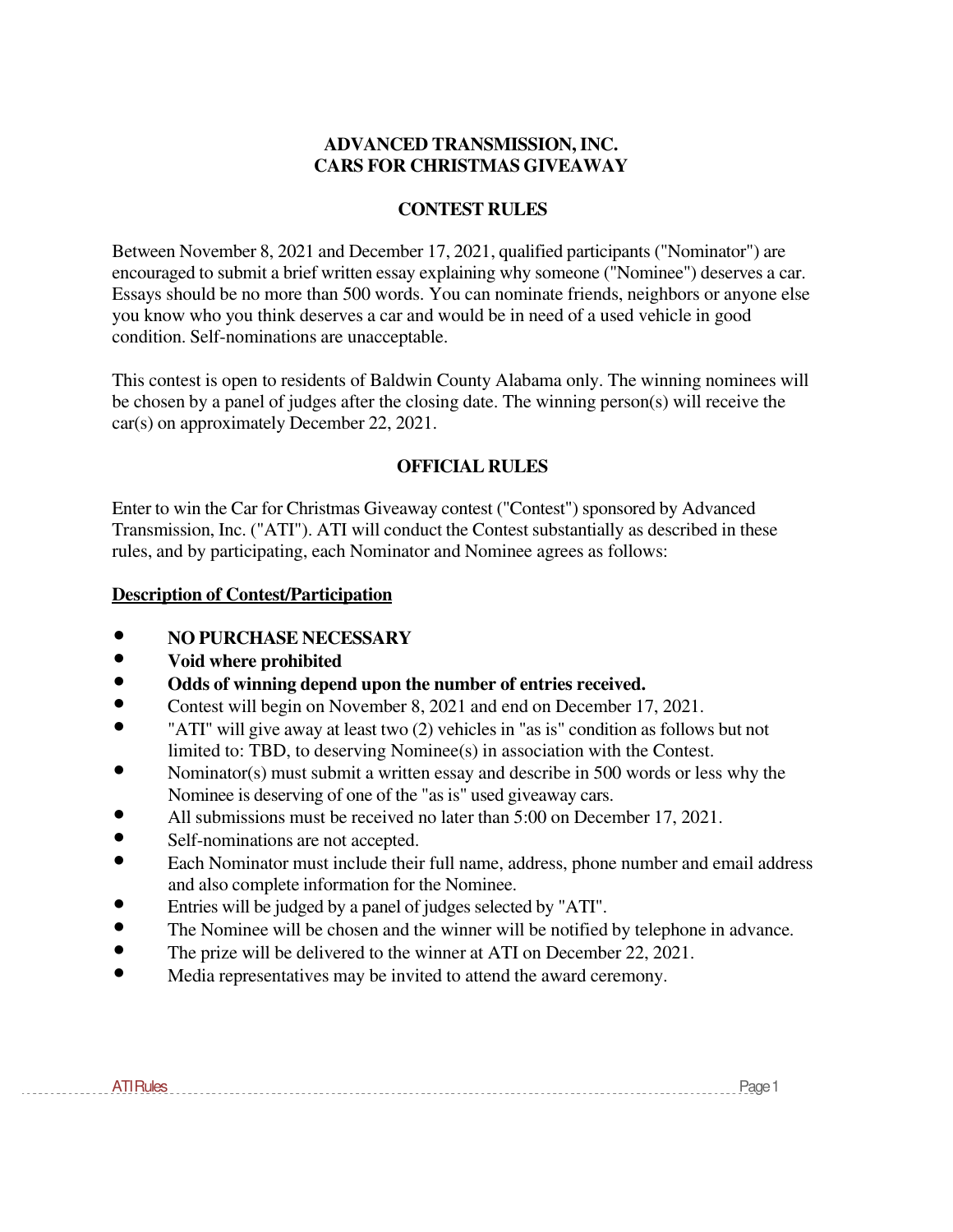# **How to Participate:**

• Participants must submit their essay one of three ways listed below:

Online at http://www.advanced-transmission.com/cars.html

By mail to: Advanced Transmission Inc. c/o Cars for Christmas Contest 10670 US Hwy 31 Spanish Fort, AL 36527 Hand deliver to ATI: (see address above)

# **Prize** •

- The prize(s) awarded to the eligible winner(s) are, but not limited to an "AS IS" used: TBD, the value of which will be determined as fair market value at the time the prize is awarded.
- Prizes are not transferable, redeemable for cash or exchangeable for any other prize.
- If a winner cannot be contacted or is disqualified, ATI reserves the right to determine an alternate winner or not to award the prize, in its sole discretion.

# **Eligibility and Limitations**

- Participants: Nominator(s) and Nominee(s) must be a U.S. resident at least 19 years of age as determined by ATI and reside in the county of Baldwin, Alabama.
- Ability to obtain a minimum of liability, vehicle insurance. If necessary, ATI will allow winner 30 days to obtain liability insurance (required) prior to selecting an alternative winner. However, vehicle will not be released to winners without proof of insurance.
- Valid Driver's License with Baldwin County address. If said license does not show proof of Baldwin County address, an alternative proof of address will be required, i.e., utility bill, phone bill, etc.
- ATI reserves the right to refuse to award a prize to or on behalf of any minor.
- Only one entry per person.
- Only one prize per household for the Contest.
- Employees or former Employees of ATI and members of their immediate family of any such persons, are not eligible to participate and win. The term "immediate family" includes spouses, siblings, parents, children, grandparents, and grandchildren, whether as "in-laws," or by current or past marriage(s), remarriage(s), adoption, co-habitation or other family extension, and any other persons residing at the same household whether or not related.

# **Publicity**

- Use of Personal Information.
- By participating, where allowed by law, all participants and the winner grant ATI exclusive permission to use their names, characters, photographs, voices and likenesses in connection with promotion of this and other contests and waive any claims to royalty, rights, or remuneration for such use.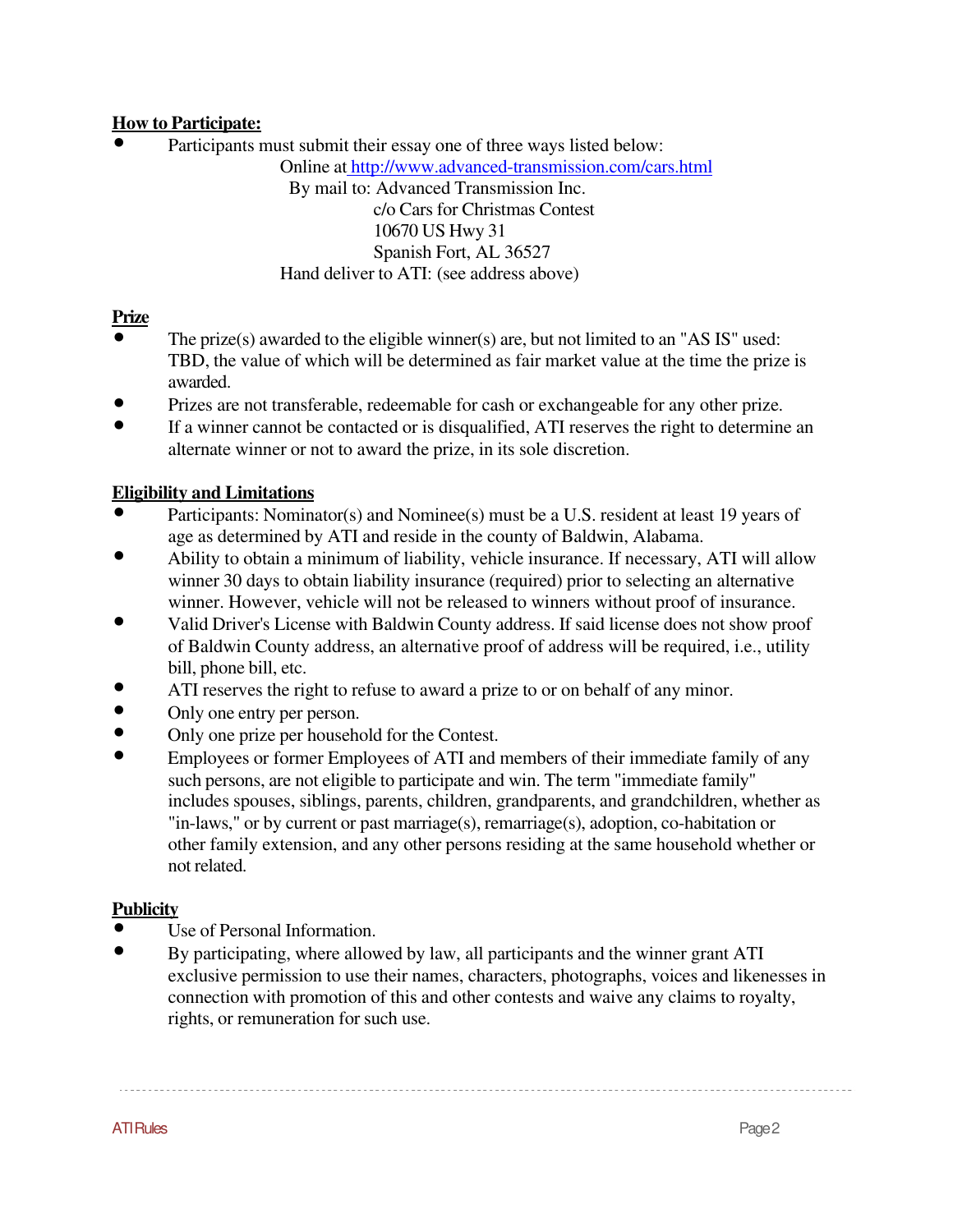• Participants and winners agree that ATI may disclose personal information obtained from participants in the Contest to third parties and use such information for marketing and other purposes.

## **Release, Waiver and Indemnification**

- By participating in the Contest, each Nominee and Nominator waives any and all claims of liability against ATI, its employees and agents, the Contest's sponsors and their respective employees and agents, for any personal injury or loss which may occur from the conduct of, or participation in, the Contest, or from the use of any prize.
	- In order to receive a prize, Nominee and Nominator must sign an official Acknowledgment, Waiver, Indemnification and Release of Claims form provided by ATI, provide minimum vehicle liability insurance for the prize as required in said form, and valid Driver's License with Baldwin County address. If said license does not show proof of Baldwin County address, an alternative proof of address will be required, i.e., utility bill, phone bill, etc.

### **Taxes**

- Any valuation of the prize stated above is based on available information provided to ATI, and the value of any prize awarded to a winner(s) may be reported for tax purposes as required by law.
- Each winner is solely responsible for reporting and paying any and all applicable taxes related to the prize and paying any expenses associated with any prize which is not specifically provided for in the official rules.
- Winner(s) must provide ATI with valid identification and a valid taxpayer identification number or social security number before any prize will be awarded.
- Any person winning over \$600 in prizes from ATI will receive an IRS form 1099 at the end of the calendar year and a copy of such form will be filed with the IRS.
- Winner(s) are required to fill out a W-9 which will require Social Security Number.

## **Conduct and Decisions**

- By participating in the Contest, Nominee and Nominator agree to be bound by the decisions of ATI personnel. Persons who violate any rule, gain unfair advantage in participating in the Contest, or obtain winner status using fraudulent means will be disqualified.
- Unsportsmanlike, disruptive, annoying, harassing or threatening behavior is prohibited. ATI will interpret these rules and resolve any disputes, conflicting claims or ambiguities concerning the rules or the Contest and ATI's decisions concerning such disputes shall be final. If the conduct or outcome of the Contest is affected by human error, any mechanical malfunctions or failures of any kind, intentional interference or any event beyond the control of ATI, ATI reserves the right to terminate this Contest, or make such other decisions regarding the outcome as ATI deems appropriate.
- All decisions will be made by ATI and are final.